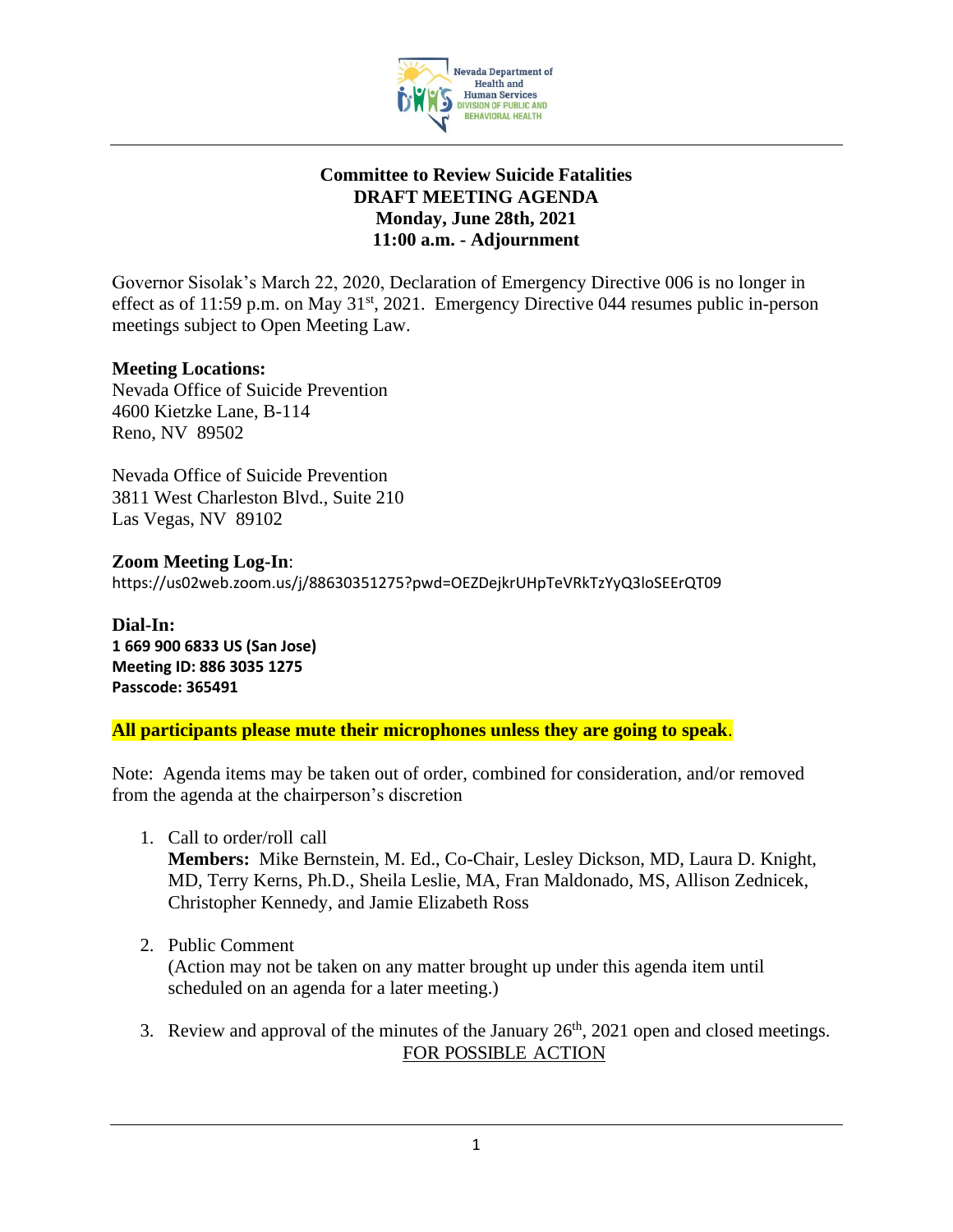

- 4. Presentation by Elyse Monroy, Public Health Diversity Advisor, Opioid Program Lead. Discuss and make recommendations related to opioid fatality review and funding. FOR POSSIBLE ACTION
- 5. Presentation by Rachelle L. Pellissier, MPA, Executive Director, Crisis Support Services of Nevada. Discuss and make recommendations based on the presentation provided by Ms. Pellissier.

# FOR POSSIBLE ACTION

6. Discuss, and make recommendations for the committee's annual report to the Director of the Department of Health and Human Services.

# FOR POSSIBLE ACTION

7. Make recommendations, pursuant to NRS 439.5106 for changes in any law, policy or practice that may assist the Committee in preventing suicide fatalities in this State or related serious occurrences, to be presented in the report the Director of the Department of Health and Human Services.

## FOR POSSIBLE ACTION

8. Discuss and make recommendations for a Co-Chair of the Committee to Review Suicide Fatalities.

## FOR POSSIBLE ACTION

9. Discuss and make recommendations for the vacant member position as a representative of the veterans.

### FOR POSSIBLE ACTION

10. Discuss and make recommendations on protocols of a broader data review and database update.

### FOR POSSIBLE ACTION

11. Public Comment

(Action may not be taken on any matter brought up under this agenda item until scheduled on an agenda for a later meeting.)

12. Adjournment

The agenda may be viewed on the Internet at the Nevada State Office of Suicide Prevention [website,](http://suicideprevention.nv.gov/) the [Nevada Public Notice website.](https://notice.nv.gov/) Written comments in excess of one (1) typed page on any agenda item requiring a vote are respectfully requested to be submitted to the Committee to Review Suicide Fatalities (CRSF) at the below address prior to the meeting to ensure adequate consideration is given to the material.